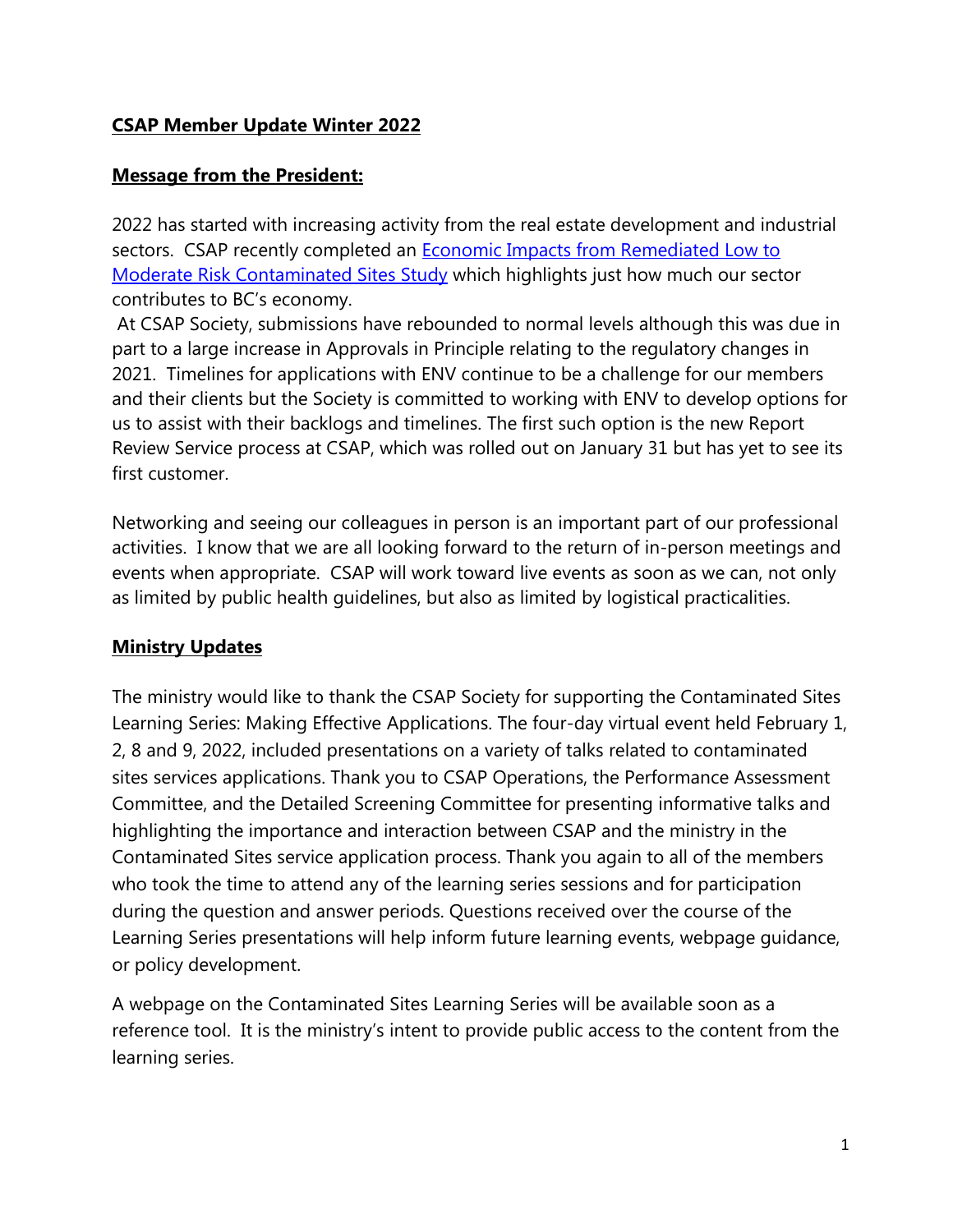The ministry continues to update the pdf-version of forms to online, fillable smart forms. Some of these forms are prescribed under protocols. This means that, upon release, the prescribed online forms are to be used immediately in place of the previous versions. It is advised that all members be aware of this requirement. The ministry will provide notification of the release of the new online Summary of Site Condition form via [Site](https://www2.gov.bc.ca/gov/content?id=7C45C80B1D9E424E8B8E24C3DAC7ADCA)  [Remediation News.](https://www2.gov.bc.ca/gov/content?id=7C45C80B1D9E424E8B8E24C3DAC7ADCA)

Phase 3 of website modernization is underway, which involves an extensive update and re-organization of information on the Site Remediation website. These revisions will be implemented shortly, please watch for this update in the Site Remediation News announcements and familiarize yourself with the new webpages once they are released. Based on public user feedback, recent changes to the [Contact Us](https://www2.gov.bc.ca/gov/content?id=A4D08BEE59244B8BA9DBBA13DF620BDC) webpage have already been made.

CSAP's Review Services Committee is in place to review documents submitted to meet director's imposed requirements. This process was implemented on January 31, 2022. A jointly hosted webinar outlining the new review process was held January  $12<sup>th</sup>$  and supporting quidance can be referenced on CSAP's [Report Review Services webpage.](https://csapsociety.bc.ca/additional-report-review-services/)

The [Final Policy Direction Paper](https://csapsociety.bc.ca/additional-report-review-services/) for regulating soil relocation was posted on the Site Remediation website in January. The proposed regulatory amendments are targeted to advance for approval in the Spring.

The ministry continues to experience an increased volume of contaminated site service applications, averaging over 60% greater than previous years, which has resulted in a longer queue. While the ministry is working hard to reduce this queue through a number of focused initiatives, it is asked that all members plan for and communicate with their clients the queue time trends during project planning and development.

A summary of previous Ministry Clarifications is available [here.](https://csapsociety.bc.ca/wp-content/uploads/0-Ministry-Updates-from-Summer-2012-to-Fall-2021.pdf)

## **Performance Assessment and Detailed & Administrative Committee Updates:**

- 1. **New CSSAF online** When making submissions, please use the Contaminated Sites Services Application Form now available on the ENV webpage, found under 'Guidance and Resources – Forms'. Once completed, you can generate a pdf for signature. Please also note that for ENV Instruments, select 'Certification Documents' in Section 5 for Determinations, AiPs, and CofCs.
- 2. **CofC Applications –** Template text in Clause 1 of Schedule B must not be revised.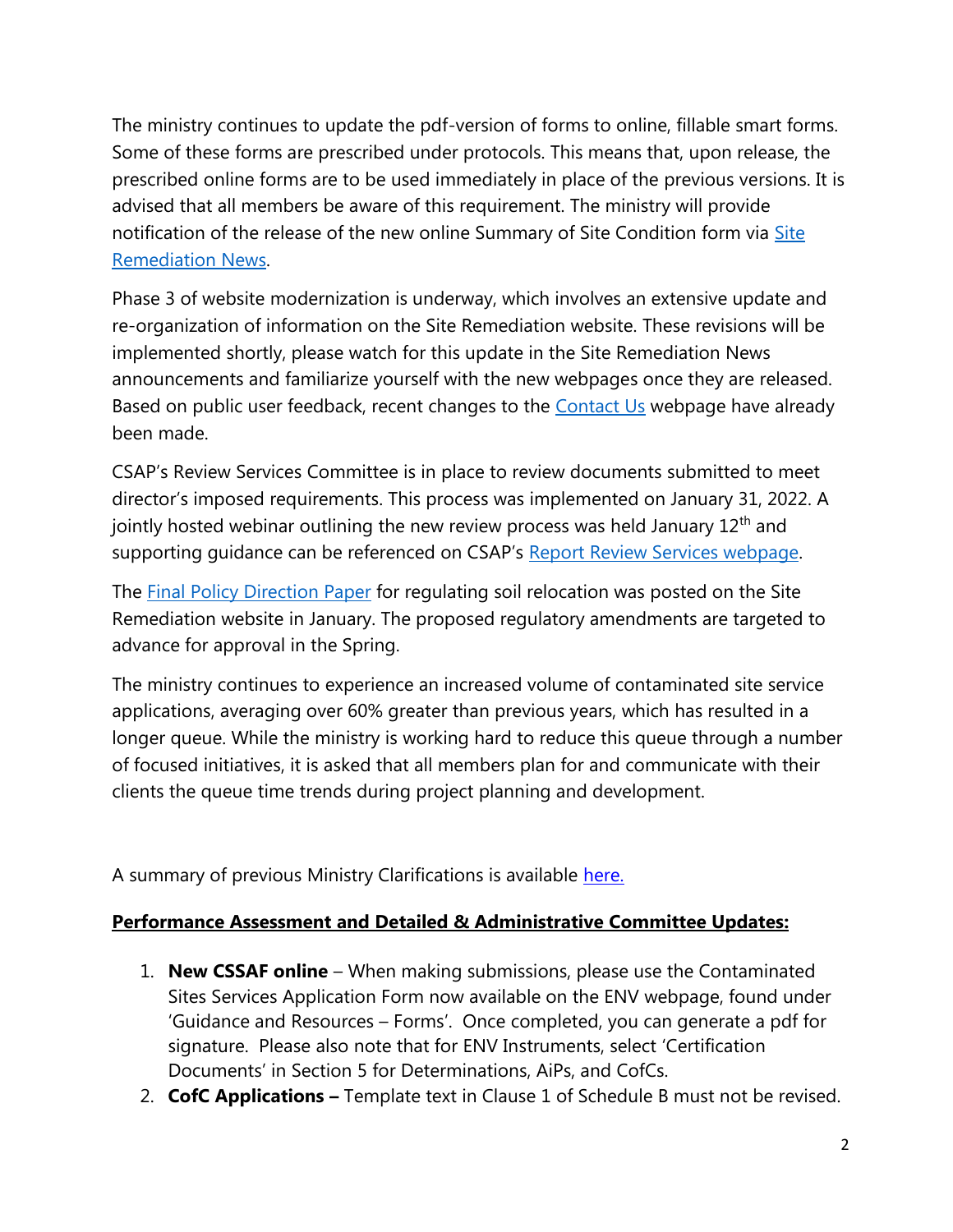- 3. ENV is planning to issue a new online **Summary of Site Condition** (SoSC) form sometime in March 2022. It's use in support of Submissions will be required as of the date of signing, as it then becomes part of the regulation.
- 4. **AiP Conditions** Any previous requirements or conditions on an existing AiP and how they were met in support of a subsequent CofC application must be documented in Section 5.2 of the SoSC.

A summary of PAC Updates is available [here](https://csapsociety.bc.ca/wp-content/uploads/0-Performance-Assessment-Committee-Updates-1.pdf)

### **Sites with existing Scenario 5 Releases – note about Building Permits**

Due to recent regulatory changes, Building Permits are now considered a triggering permit for submission of a Site Disclosure Statement. With respect to release of a Building Permit, please be aware that an existing Scenario 5 release (obtained for demolition, zoning, subdivision, or development permits under the previous Site Profile process) will not allow the City of Vancouver to issue a Building Permit that is "frozen". If a Building Permit is frozen, then a new release (e.g. Scenario 3 release) or a legal instrument would need to be obtained from ENV.

The City of Vancouver suggests that CSAP members review existing releases with their clients to ensure that permit issuance is not delayed if a new release is required for projects in progress.

## **Screening Updates**

### **Preliminary Screening**

New forms and templates are released frequently. Please check CSAP Website **P6** [Submission Section](https://can01.safelinks.protection.outlook.com/?url=https%3A%2F%2Fcsapsociety.bc.ca%2Fsubmission-package-forms%2F&data=04%7C01%7Cnpomareda%40csapsociety.bc.ca%7C3815b95c6a9c472351d508d9f26631b7%7Cab97e2b2085f45ba971aec284160d874%7C0%7C0%7C637807342991352729%7CUnknown%7CTWFpbGZsb3d8eyJWIjoiMC4wLjAwMDAiLCJQIjoiV2luMzIiLCJBTiI6Ik1haWwiLCJXVCI6Mn0%3D%7C3000&sdata=wiXIVpFBMYfvSAq4C4sB7dYIGvZGBrX0Ra%2B927EMFV4%3D&reserved=0) for updates each time you are working on a new application

### **Detailed Screening**

- Summary of Site Condition (SoSC)
	- Any outstanding Director's decisions from previous letters providing site profile releases for a site needs to be documented in Section 5.2 to confirm any imposed requirements have been satisfied.
	- Any previous requirements or conditions on an existing AiP and how they were met in support of a subsequent CofC application must be documented in Section 5.2 of the SoSC.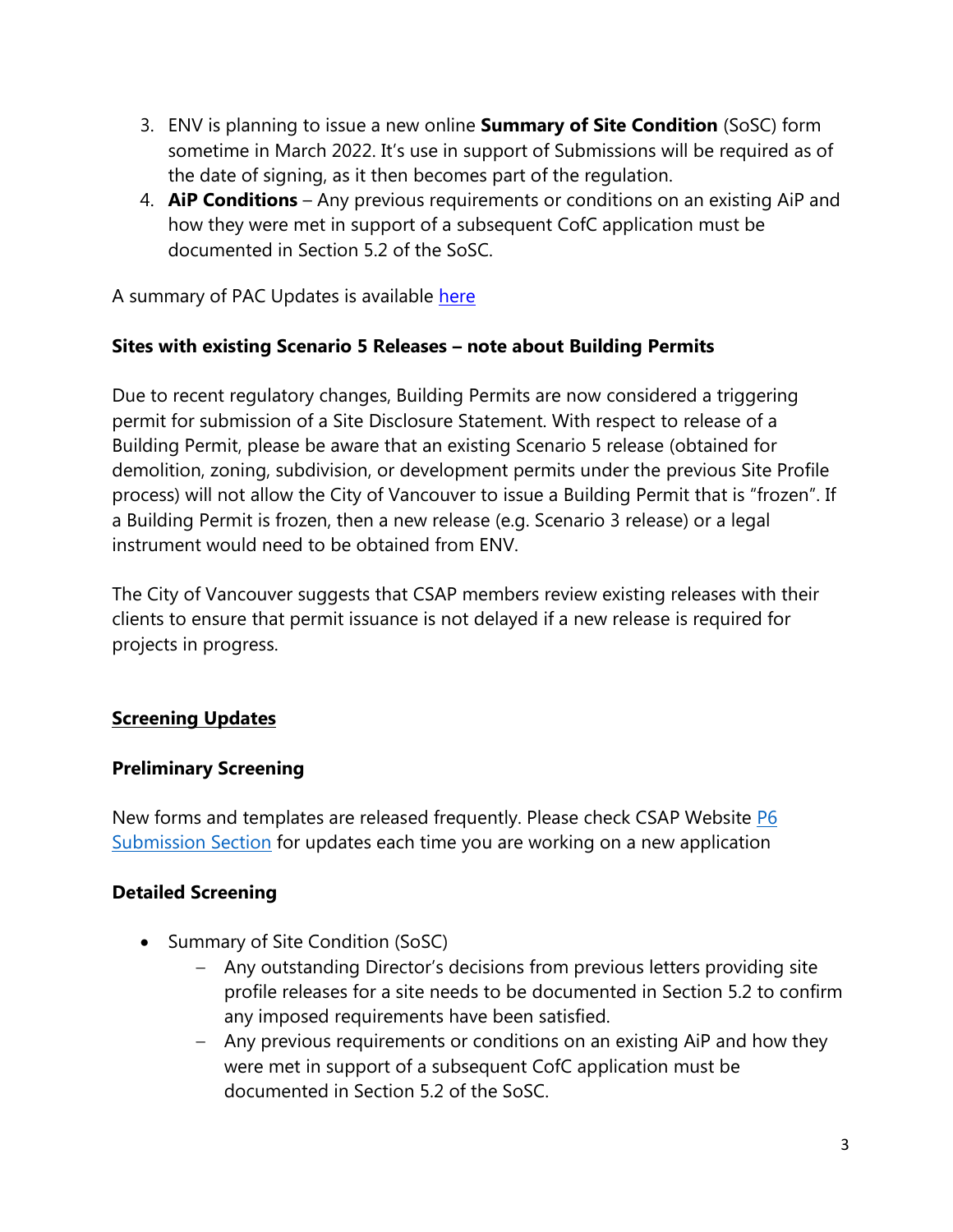- In circumstances where revisions are made to the SoSC after being transferred to ENV, the date on the SoSC will also need to be revised to be more current to the issuance of the Instrument.
- VAFs Development scenarios contemplated for an Instrument must provide adequate details in Table 3.3 of Section 4.4 of the SoSC and Schedule B of the draft Instrument as to how Vapour Attenuation Factors (VAFs) were applied.
- ENV Historical Records For instances where a site registry record pre-dates the CSR, resolution of old remediation/investigation needs to be included when making a current application for an Instrument.
- CofC Cover Letter For applications which include vapours, Clause 8 ('Please note that future site development may create preferential pathways for vapour. In this event, further assessment and remediation of vapours may be warranted.') and Clause 11 ('Please note that the attached Certificate of Compliance does not address obligations of employers regarding worker health and safety under the Workers Compensation Act and Occupational Health and Safety Regulation. Development of site-specific work of procedures in accordance with Workers' Compensation Board regulations may be warranted. Please direct related questions to Worksafe BC.') must be included on the CofC Cover Letter.

### **What's new on the CSAP website**

- [New Detail Screening Spreadsheet](https://can01.safelinks.protection.outlook.com/?url=https%3A%2F%2Fcsapsociety.bc.ca%2Fwp-content%2Fuploads%2FCSAP-Admin-and-Detailed-Screening-Guidance-_7-Feb-2022_FINAL.pdf&data=04%7C01%7Cnpomareda%40csapsociety.bc.ca%7C914bb28c376c4415e06608d9f88638cc%7Cab97e2b2085f45ba971aec284160d874%7C0%7C0%7C637814077617567459%7CUnknown%7CTWFpbGZsb3d8eyJWIjoiMC4wLjAwMDAiLCJQIjoiV2luMzIiLCJBTiI6Ik1haWwiLCJXVCI6Mn0%3D%7C3000&sdata=jz%2FFuanIVGSIJbqg9o8de7V4d0VxkrtuCscMCacTCIo%3D&reserved=0) reflects Stage 13 Amendments.
- [New CSAP P6 Transmittal Letter](https://can01.safelinks.protection.outlook.com/?url=https%3A%2F%2Fcsapsociety.bc.ca%2Fwp-content%2Fuploads%2FTransmittal-Template-V17.docx&data=04%7C01%7Cnpomareda%40csapsociety.bc.ca%7C914bb28c376c4415e06608d9f88638cc%7Cab97e2b2085f45ba971aec284160d874%7C0%7C0%7C637814077617567459%7CUnknown%7CTWFpbGZsb3d8eyJWIjoiMC4wLjAwMDAiLCJQIjoiV2luMzIiLCJBTiI6Ik1haWwiLCJXVCI6Mn0%3D%7C3000&sdata=v8NCWGh0Di4RVuhMyPP7tqKMkJpyK7KAs2ESWE4v3AU%3D&reserved=0) is mandatory to be included in every submission.
- [New ENV CSSAF](https://can01.safelinks.protection.outlook.com/?url=https%3A%2F%2Fchefs.nrs.gov.bc.ca%2Fapp%2Fform%2Fsubmit%3Ff%3Df003bc9e-0296-4a55-aa43-d8adaf0a022d&data=04%7C01%7Cnpomareda%40csapsociety.bc.ca%7C914bb28c376c4415e06608d9f88638cc%7Cab97e2b2085f45ba971aec284160d874%7C0%7C0%7C637814077617567459%7CUnknown%7CTWFpbGZsb3d8eyJWIjoiMC4wLjAwMDAiLCJQIjoiV2luMzIiLCJBTiI6Ik1haWwiLCJXVCI6Mn0%3D%7C3000&sdata=edrzeObJ5W9lvXrzBL78QF5SGEC3QGaEow%2FXoebKxqI%3D&reserved=0) on-line form is mandatory for every submission.
- New CSAP services: Report Review, information availabl[e here.](https://csapsociety.bc.ca/additional-report-review-services/)

Current templates and forms can be found on [CSAP Website/Members Area.](https://csapsociety.bc.ca/members/) Please always check for the date of the latest update before submitting your application.

### **Submission Statistics update (as of Feb 24th , 2022)**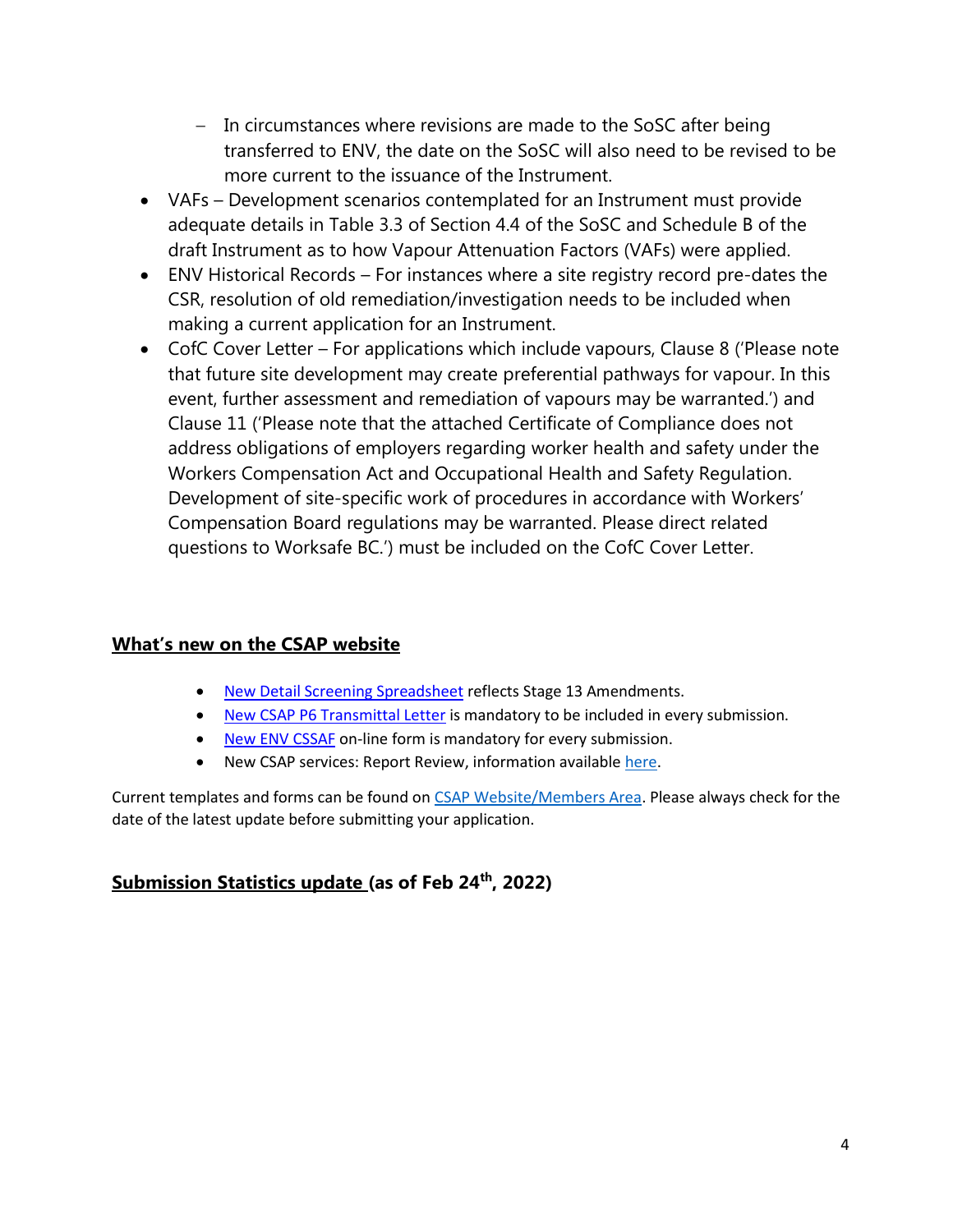

# **Submissions Received over Fiscal Years**



# **Technical Review Committee Updates:**

The TRC has been working on several projects over the past three months:

**New TRC Projects for 2022/23 –** The TRC is currently developing the scope of work for two new projects. One of the projects is related to refining PCOCs and the second is related to climate change. Look out for the RFPs for these projects in April 2022. These two projects were generated from a long list of projects that is generated from topics suggested by members. As always, if you have any suggestions for a topic that the TRC could tackle, please contact Christine Thomas, chair of the TRC.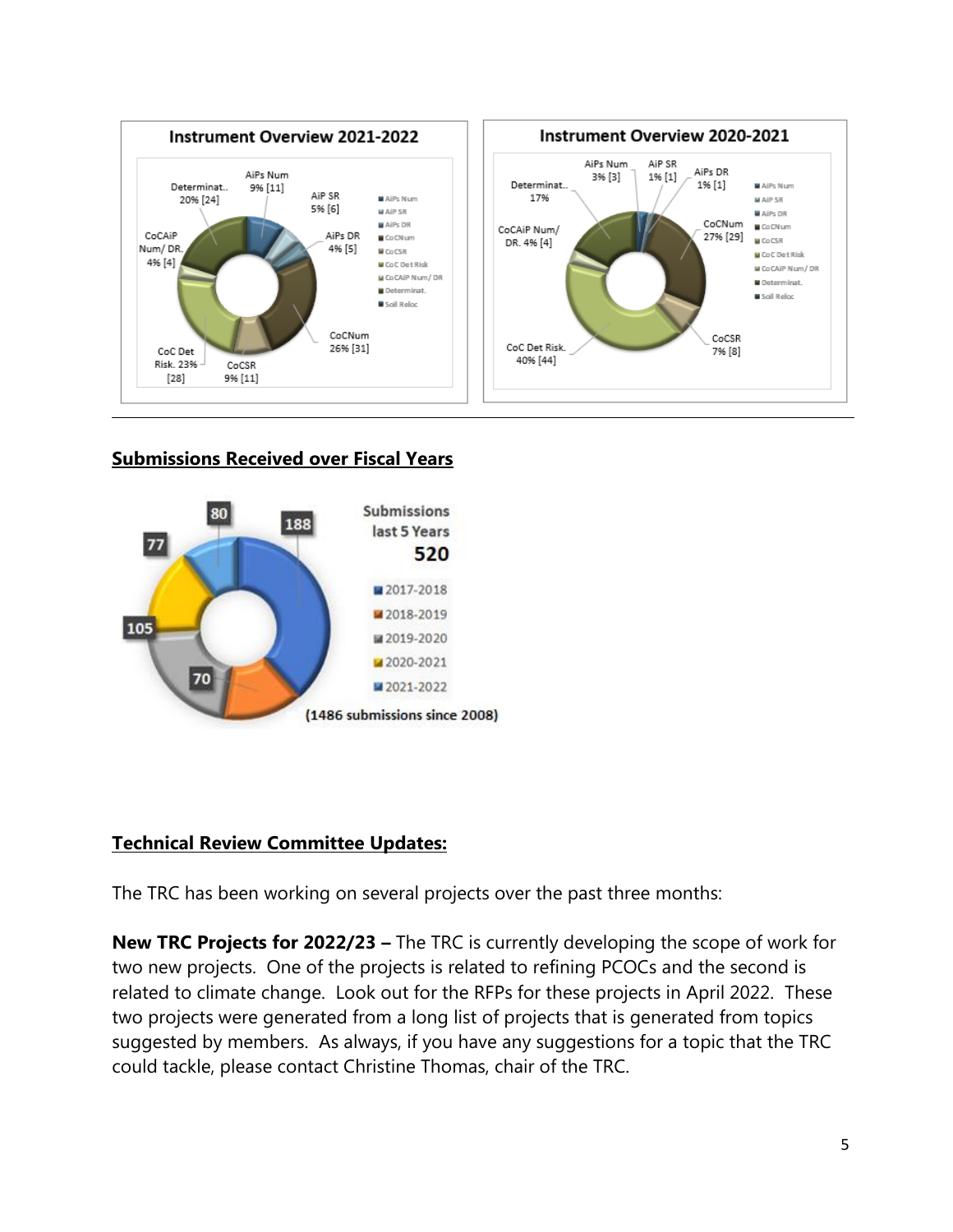**CSAP Guidance for Assessment of Soil Vapour and Ambient Air Phase 3** - The final draft report was submitted to ENV at the beginning of September. Once ENV's review is complete and the report has been finalized, a webinar will be provided for CSAP members. Look out for announcement of this webinar from the PD committee in spring 2022.

Phase 3 of the vapour guidance focuses on the following topics:

- Collecting samples representative of future conditions
- Sampling methodology/procedures (e.g., flow rates, purge volumes)
- Waste oil vapour PCOCs and their refinement
- Implementation of biodegradation attenuation adjustment divisor (BAAD)
- Sampling to determine preferential pathways in utility corridors
- Lateral attenuation

**Updating CSAP Practice Guidelines Checklists** - As a result of the Stage 13 Amendments, the numeric and risk CSAP practice guidelines needed to be updated. The practice guidelines are intended to establish guidance that CSAP Approved Professionals (APs) should follow to fulfill their professional obligation to the CSAP Society, BC ENV, as well as to the public and environment. The practice guidelines also serve as the basis for performance assessments for CSAP work under the bylaws of the Society. Updating of both the numeric and risk assessment guidelines is currently underway, with finals expected by the end of March 2022. Members will be notified when the updated practice guidelines are ready for use.

**Expanding functionality of CSAP webmap –** This project is now complete and approvals from 2017 to current have been added to the CSAP webmap. The webmap was updated and improved to include more information and search functions. Information that is now posted includes: P2, P4, P6, P9, and P21 approvals and preapprovals starting from 2017 to current. Note that the webmap can be found in the members section of the CSAP website.

**CSAP Scholarships** – CSAP awards three scholarships annually to graduates studying in the area of contaminated site investigation and remediation. The deadline to apply is 31 March. If you know of a suitable applicant, please direct them to our website [here](https://can01.safelinks.protection.outlook.com/?url=https%3A%2F%2Fcsapsociety.bc.ca%2Fabout%2Fscholarships%2F&data=04%7C01%7Cnpomareda%40csapsociety.bc.ca%7C0ebcd65939294c567fb608d9f33244ad%7Cab97e2b2085f45ba971aec284160d874%7C0%7C0%7C637808219489486435%7CUnknown%7CTWFpbGZsb3d8eyJWIjoiMC4wLjAwMDAiLCJQIjoiV2luMzIiLCJBTiI6Ik1haWwiLCJXVCI6Mn0%3D%7C3000&sdata=bO19yaCNKewlKbeGFefB2PyuyVdL17L4nk4Yle8iNzA%3D&reserved=0) to find out more information and download the application. Scholarships will be awarded in May and announced at our Spring AGM.

If you have any suggestions for a topic that the TRC could tackle, please contact [Christine](mailto:christine_thomas@golder.com)  [Thomas,](mailto:christine_thomas@golder.com) Chair of the TRC.

## **Membership Committee Updates:**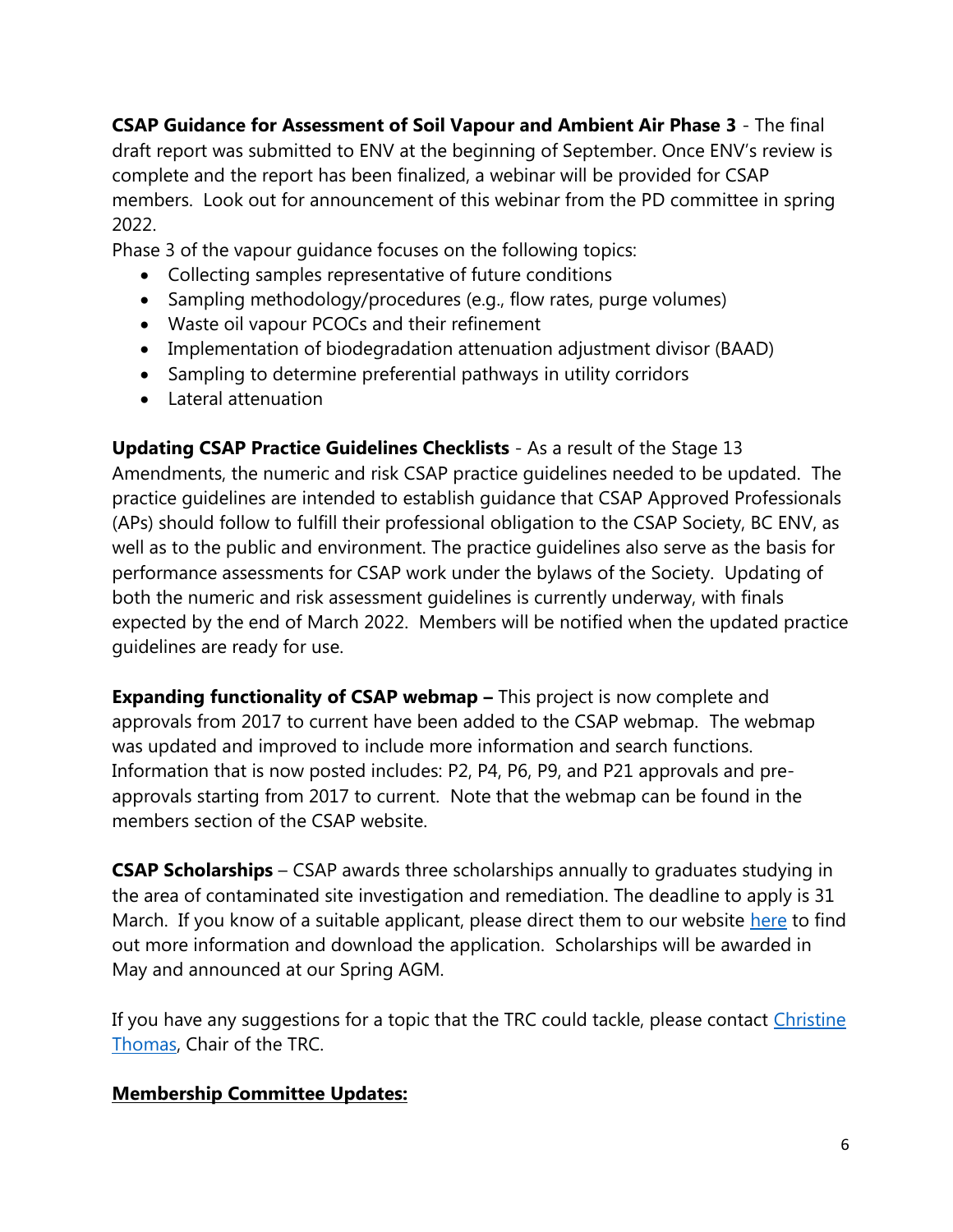# **Request for Exam Candidates Experience Reviewers**

The Membership Committee invites interested APs to put their name forward to review new candidates' work experience and provide a recommendation.

We encourage past and present Exam Development Panel volunteers to be Experience Reviewers too.

The time commitment is as follows:

- Experience Reviewers are paired to review each candidate's experience presentation **[maximum 4 billable hours per review]**
- CSAP encourages the reviewers to request further information from the candidates if necessary, and to interview them in case they still have doubts and the documents do not suffice for the application resolution **[billable time dependent on a case-by-case basis]**
- Provide experience review results **[Due date June 15th]**
- **Please indicate which category of Experience Reviewer, Risk or Numerical**  are interested in by email to [npomareda@csapsociety.bc.ca.](mailto:npomareda@csapsociety.bc.ca)

## **CSAP 2021 membership renewals**

- Great job everyone for entering their PD hours for 2021! You can enter your professional development hours through the submission manager any time of the year. There are two ways to enter PD hours:
	- a. [By type](http://csapsociety.bc.ca/wp-content/uploads/CSAP-PD-Hours-Report-two-ways-to-report_type.pdf)
	- b. [By event](http://csapsociety.bc.ca/wp-content/uploads/CSAP-PD-Hours-Report-two-ways-to-report_event.pdf)
- Now we have a PD Review table summary that shows subtotals and requirements that you have confirmed to CSAP as submitted in the last three years.

## **What's next:**

- Membership fees (invoices will be issued in April, the fixed deadline for payment is June 30<sup>th</sup>- late fee will be charged after that day.
- Maintain and provide proof of liability insurance (when insurance expires);
- Provide proof of good standing with parent professional organization.
- If your membership is up for renewal on December 31, 2022, one recommendation for a legal instrument through CSAP -- must have been submitted over the last three-year period.

An AP will not be allowed to practice as an AP unless ALL these requirements are met.

# **Professional Development Committee Updates:**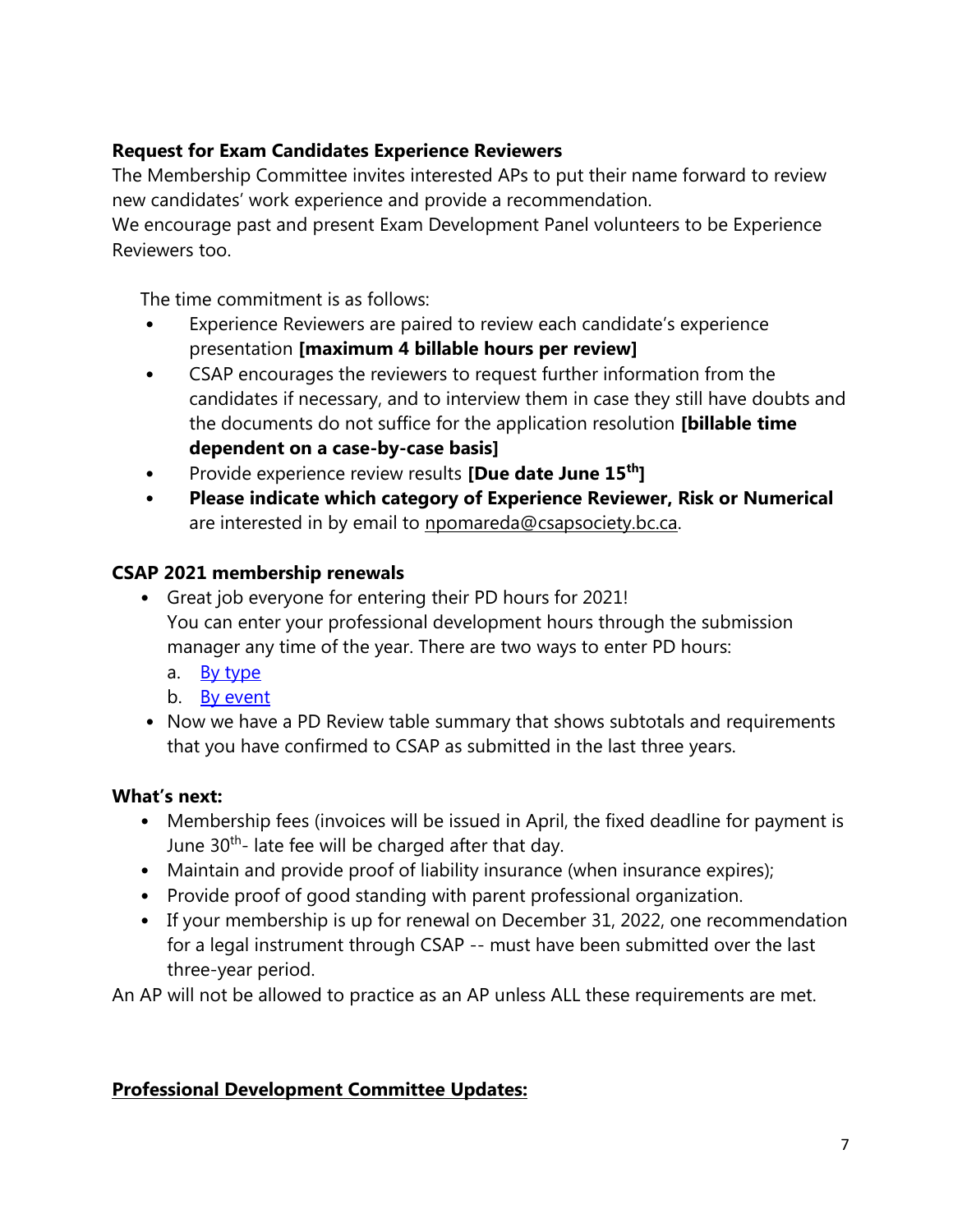## **Remediation Toolkits Workshop - May 12th, 2022**

CSAP and Shell are sponsoring a free half-day workshop in support of sustainable remediation based on the recently completed "Remediation Toolkits" project. This informative and interactive event will lead participants through key aspects of the Toolkits for Sustainable Remediation of Petroleum Hydrocarbons, a four-volume set of tools designed to integrate latest science into a decision-framework to identify, evaluate and optimize remediation options for petroleum hydrocarbon-contaminated sites. The workshop presentations and panel discussions will address the BC regulatory context for remediation / monitored natural attenuation, motivating factors for the Toolkits including recent science and trends on natural and enhanced attenuation and benefits of sustainable remediation, and how the toolkits can support remediation in a changing climate. Panel discussions will be featured with external experts and authors of the toolkits. This workshop is designed to broadly benefit individuals active in different environmental sectors, including consultants, regulatory agencies, industry, and academia. The Remediation Toolkits are available on the CSAP website at [\(https://csapsociety.bc.ca/csap-toolkits/\)](https://csapsociety.bc.ca/csap-toolkits/).

Additional information on the workshop is available [here.](https://csapsociety.bc.ca/workshop-on-toolkits-for-sustainable-remediation-of-petroleum-hydrocarbons/) [Registry](https://us06web.zoom.us/webinar/register/WN_E8bDg-XkTh2BAMr3IjQ7VA) in advance for this webinar

### **Summary of Site Condition Seminar – Date TBD**

A new "smart form" version of the Summary of Site Condition is expected to be legislated in the near future. ENV has offered to provide a short seminar on usage of the new form once it is issued. While no date has been determined, our current expectation is something in Spring 2022.

If you have an idea for a webinar, please send it along to CSAP!

**[WEBINARS](https://csapsociety.bc.ca/members/pd-webinars/)** posted to the CSAP Website

### **Community Updates:**

#### • Provincial v municipal regulation:

In *O.K. Industries Ltd. v District of Highlands*, 2022 BCCA 12 the court clarified concurrent authority and the principles governing the relationship between municipalities and provincial regulation. Specifically, the court held that while a municipality can pass bylaws regulating soil removal to some extent, they cannot regulate "mines", which includes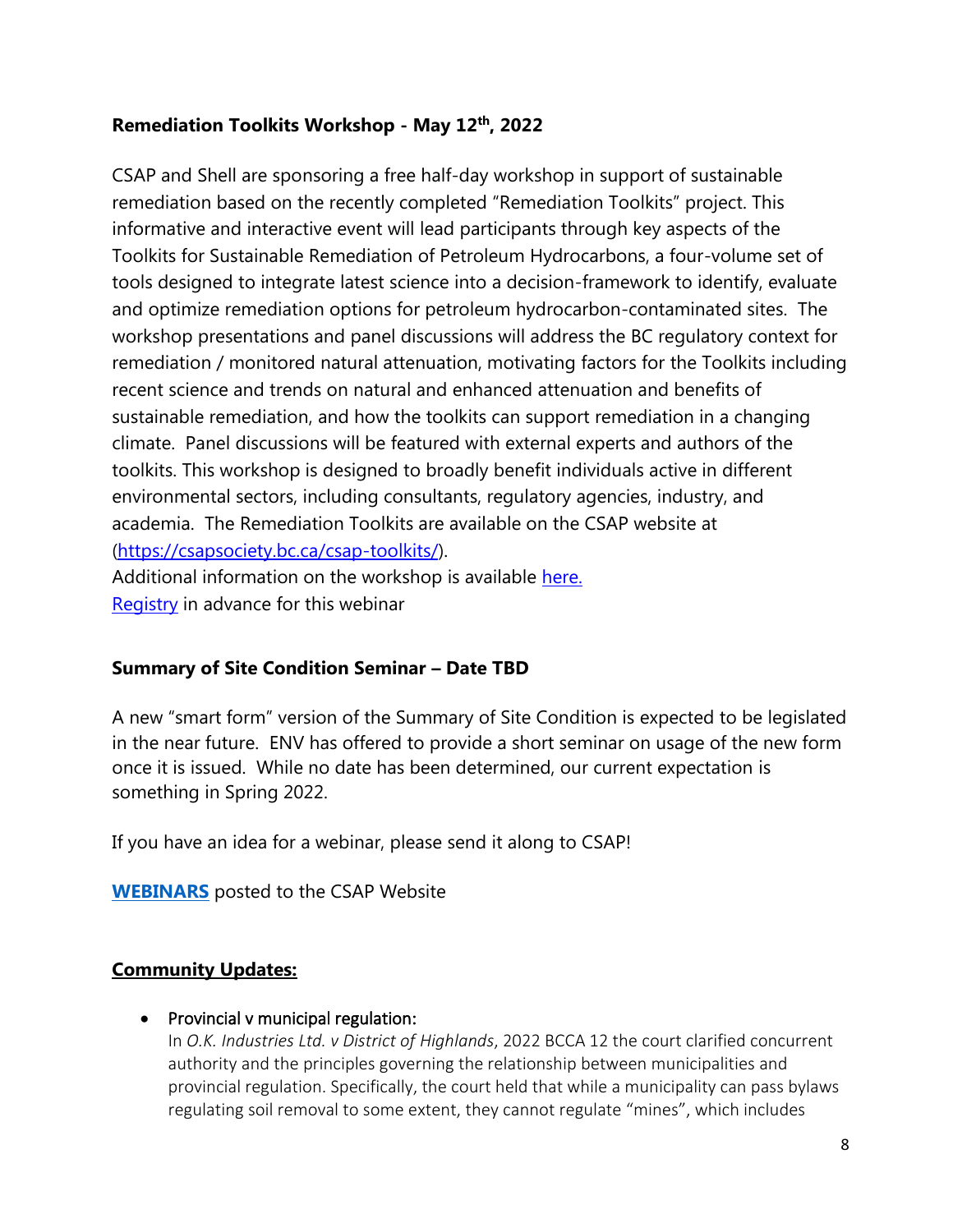quarries, and cannot introduce bylaws that have the effect of preventing the operation of a quarry that is authorized under a *Mines Act* permit.

#### • Indigenous rights:

- o In *Thomas and Saik'uz First Nation v. Rio Tinto Alcan Inc.*, the British Columbia Supreme Court affirmed the plaintiffs' Aboriginal right to fish but denied their claim for relief against the private owner of a hydroelectric dam because it was constructed and operated strictly in accordance with applicable laws and permits.
- o This case offers important guidance to land users whose actions impact Aboriginal rights. To the extent that those actions are authorized, and the land user strictly complies with its authorizations, the Court's decision offers protection from liability for those impacts. However, to the extent a land user strays outside its authorizations, and the non-compliance results in impacts to Indigenous people, those impacts could result in liability to the land user.
- o More broadly, the decision of the Court provides further support for the position that liability for infringements of Aboriginal rights and title will, in most cases, rest with the federal and provincial governments. While the Court is clearly sympathetic to the challenges faced by Indigenous nations in establishing and enforcing their rights, it is equally uncomfortable imposing liability on private parties that have relied on government actions. The case provides an early view into how Canadian courts may ultimately handle the conflict between private property interests and Aboriginal title claims, which has not been addressed in the cases to date.

#### • Plastics regulation:

Canada published their *Single-Use Plastics Prohibition Regulations* for comment on December 21, which would prohibit the manufacture, import and sale of checkout bags, cutlery, foodservice ware made from or containing problematic plastics, ring carriers, stir sticks, and straws [\(link](https://can01.safelinks.protection.outlook.com/?url=https%3A%2F%2Fwww.gazette.gc.ca%2Frp-pr%2Fp1%2F2021%2F2021-12-25%2Fhtml%2Freg2-eng.html&data=04%7C01%7Ccschachtel%40csapsociety.bc.ca%7C132d5c1f3d314722b90908d9e74275a7%7Cab97e2b2085f45ba971aec284160d874%7C0%7C0%7C637795094906435961%7CUnknown%7CTWFpbGZsb3d8eyJWIjoiMC4wLjAwMDAiLCJQIjoiV2luMzIiLCJBTiI6Ik1haWwiLCJXVCI6Mn0%3D%7C3000&sdata=SSU2WanmkSJyATB%2FAL8AHOch85RiYqmrzyITtl0rOd0%3D&reserved=0) to the regulations). Comments can be given until March  $5<sup>th</sup>$ , 2022. Canada is looking to bring the ban into force as early as late 2022. The City of Vancouver has introduced a new tax on single-use plastics.

#### • Water use:

Non-domestic users of groundwater must submit applications for groundwater licenses under the *Water Sustainability Act* by March 1, 2022. This will end the six-year phase-in of the *WSA* in relation to groundwater governance.

#### • Constitutional issue:

In *British Columbia (Environmental Management Act) v. Canadian National Railway Company* 2022 BCSC 135, the BC Supreme Court upheld the validity of the Spill Response and Preparedness Recovery Regulation and its application to interprovincial railways.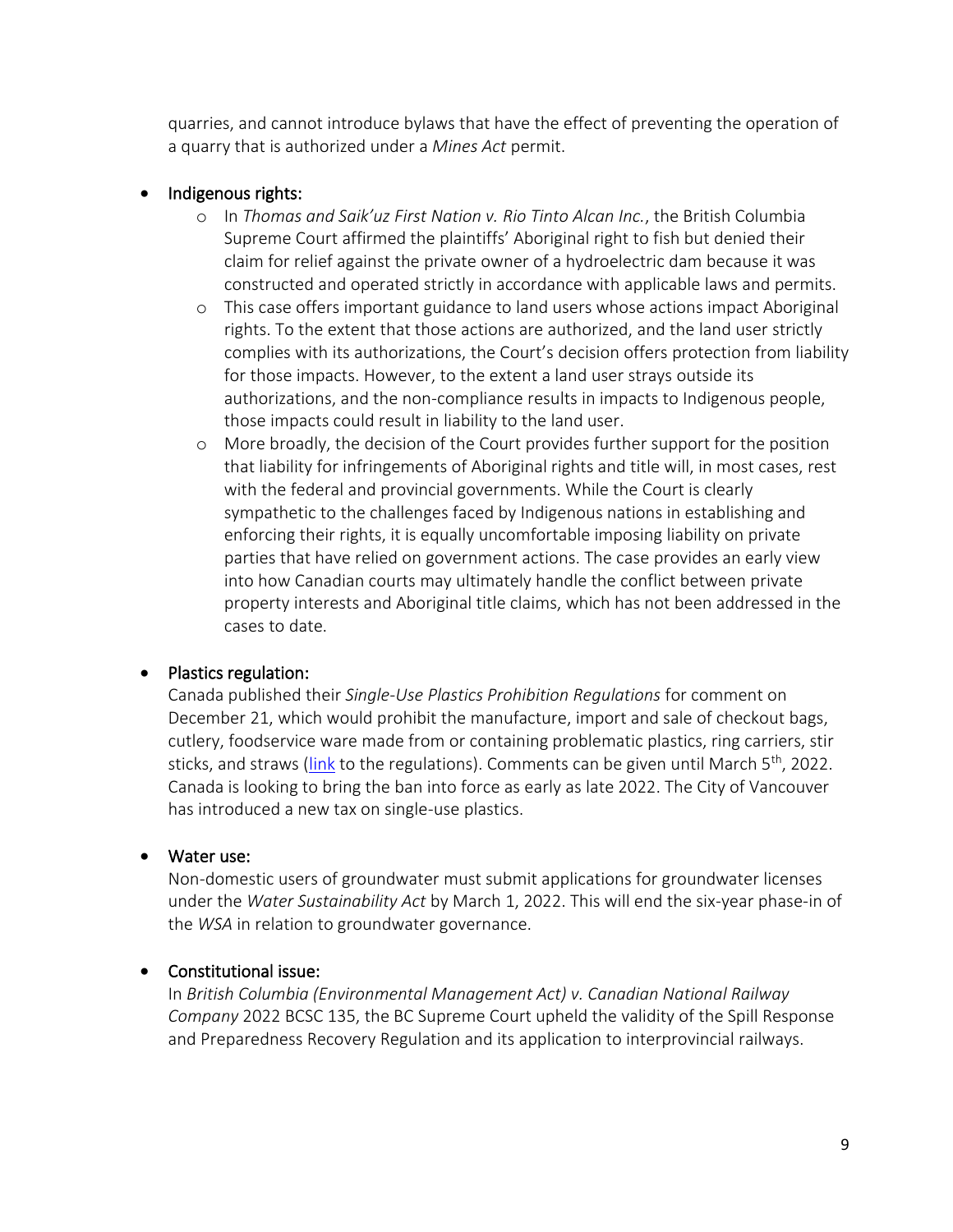## **Links of Interest**

- [Final Stage 14 Soil Relocation Policy](https://www2.gov.bc.ca/assets/gov/environment/air-land-water/site-remediation/docs/reports-and-presentations/regulating_soil_relocation_final_policy_direction.pdf)
- [Pandemic, inflation, labour are key challenges for B.C.'s economy](https://bcbc.com/insights-and-opinions/opinion-pandemic-inflation-labour-are-key-challenges-for-b-c-s-economy)
- [Banking and healthy economic growth](https://bcbc.com/media/globe-and-mail-are-liberals-repeating-past-mistakes-by-banking-on-healthy-economic-growth)
- [How green is your website](https://ecograder.com/)
- [Economic Impacts from Remediated Low to Moderate Risk Contaminated Sites](https://csapsociety.bc.ca/wp-content/uploads/Economic-Impact-Study-2021.pdf)  **[Study](https://csapsociety.bc.ca/wp-content/uploads/Economic-Impact-Study-2021.pdf)**

### **Industry Events**

#### Soil Security: Past, Present and Future – [Pacific Regional Society of Soil Science](https://www.bcia.com/events/soil-security-past-present-future-pacific-regional-society-soil-science)

- One day virtual workshop on how past decisions have shaped current events, how current events are shaping future planning and the different intersections of soil security.
- Cost is \$50, 9:00am to 3:00pm on March 5, 2022.

[Contaminated Site Fundamentals](https://geoenviropro.com/workshops/) – GeoEnviroPro

- Seven-week online course covering the fundamentals of contaminated sites science, engineering and regulation. Course is eligible for 28 hours of professional development.
- Cost is \$950; pay for two, get third person for free; 20% discount for GeoPro members.
- Course runs Tuesdays and Fridays, April 5 May 17, 2022

[Climate Change Perspectives for Project Managers](https://pcs.royalroads.ca/climate-change-perspectives-for-project-managers-online) – Royal Roads University

- Online course designed to prepare professionals with project management responsibilities to add a climate change lens to their projects.
- Course runs four weeks, May 2 to May 29 asynchronously, approximately 2-3 hours of effort per week.

[Bettering Environmental Stewardship and Technology Conference](https://bceia.com/best/) – BCEIA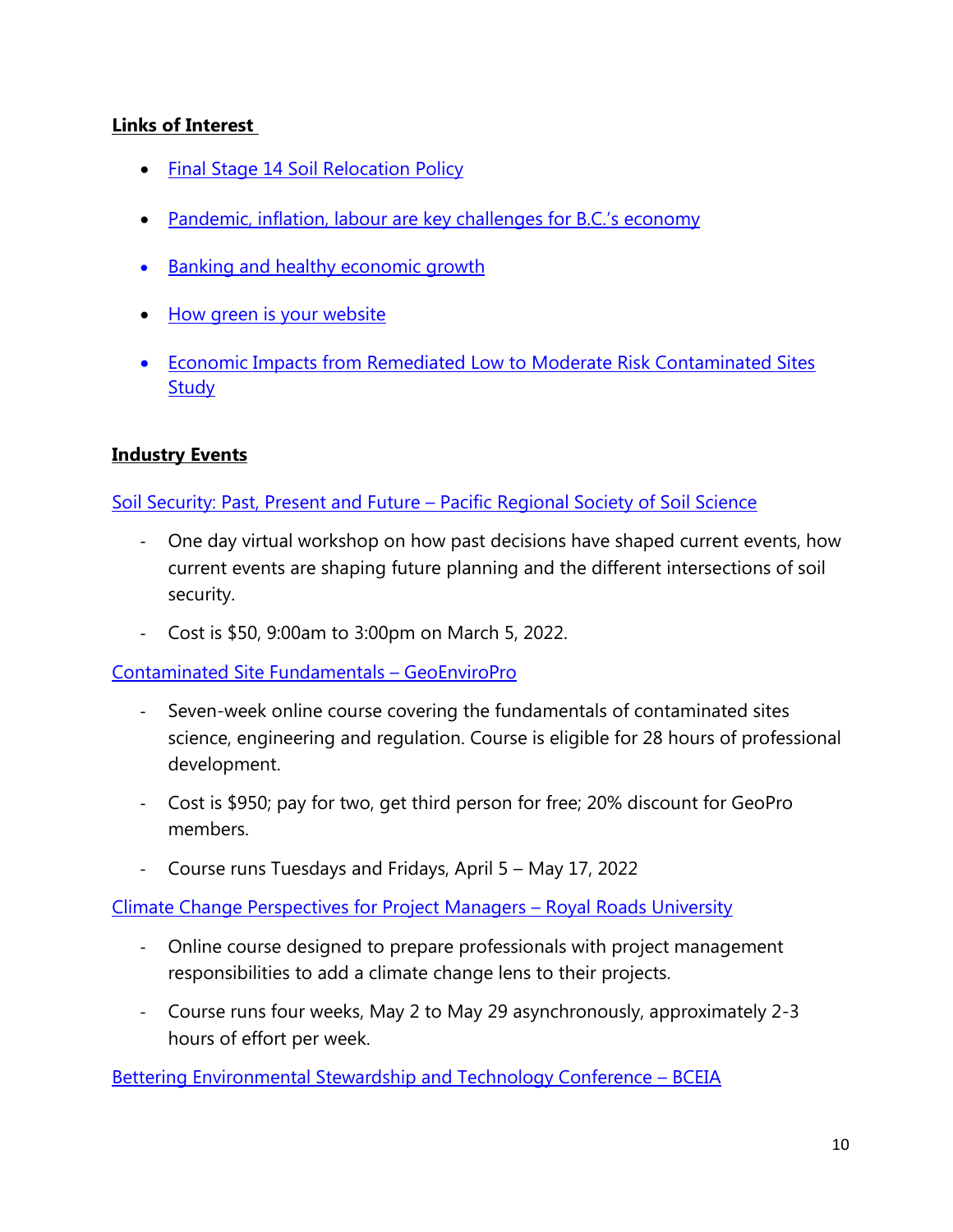- <sup>-</sup> 8<sup>th</sup> annual conference for environmental professionals with two days of technical sessions along with networking opportunities.
- Conference runs May 25-27, 2022. BCEIA member rate of \$650 and non-member rate of \$800.

## [On-Line Field School](https://geoenviropro.com/workshops/) – GeoEnviroPro

- Two 4-hour sessions covering soil, soil vapour and groundwater sampling
- June 6 & 13, 2022
- \$400 per person; pay for two, get third person for free; 20% discount for GeoPro members.

## [Spill Response, Due Diligence Certification](https://www.nrtraininggroup.com/spill-response-due-diligence) – Natural Resources Training Group

- A one or two-day private, in-person course covering a range of topics regarding spill response including initial emergency response, fate and effects of spilled products, site sampling and cleanup and legal implications.
- Participants receive a Spill Response Training Certificate valid for three years. Course must be organized by contacting NRTG and arranging dates. Cost varies based on the number of participants.

### [Working Effectively with Indigenous Peoples](https://www.indigenousrelationsacademy.com/collections/training/products/working-effectively-with-indigenous-peoples) – Indigenous Relations Academy

- A one-day course focusing on the principles of Indigenous awareness and relations, how to cultivate relationships with Indigenous Peoples and achieve cultural competency through practical skills and tools that can be applied everywhere.
- Now available online anytime through a self-guided learning option, approximately 6 hours. \$150 cost.

## [Clean-Up Information website](https://clu-in.org/default.cfm)

- Sponsored by the US EPA. Hosts free weekly webinars focusing on contaminated sites-related subjects
- Some appear to be very US-focused from regulatory perspectives but still many technically-focused webinars and has archives of past presentations for free viewing.

### [Regenesis.com](file://///csapsv01/Data/COMMUNICATIONS/7-CSAP%20MEMBERS%20UPDATES/Updates%202021_22/4.%20Winter%202022/regenesis.com)